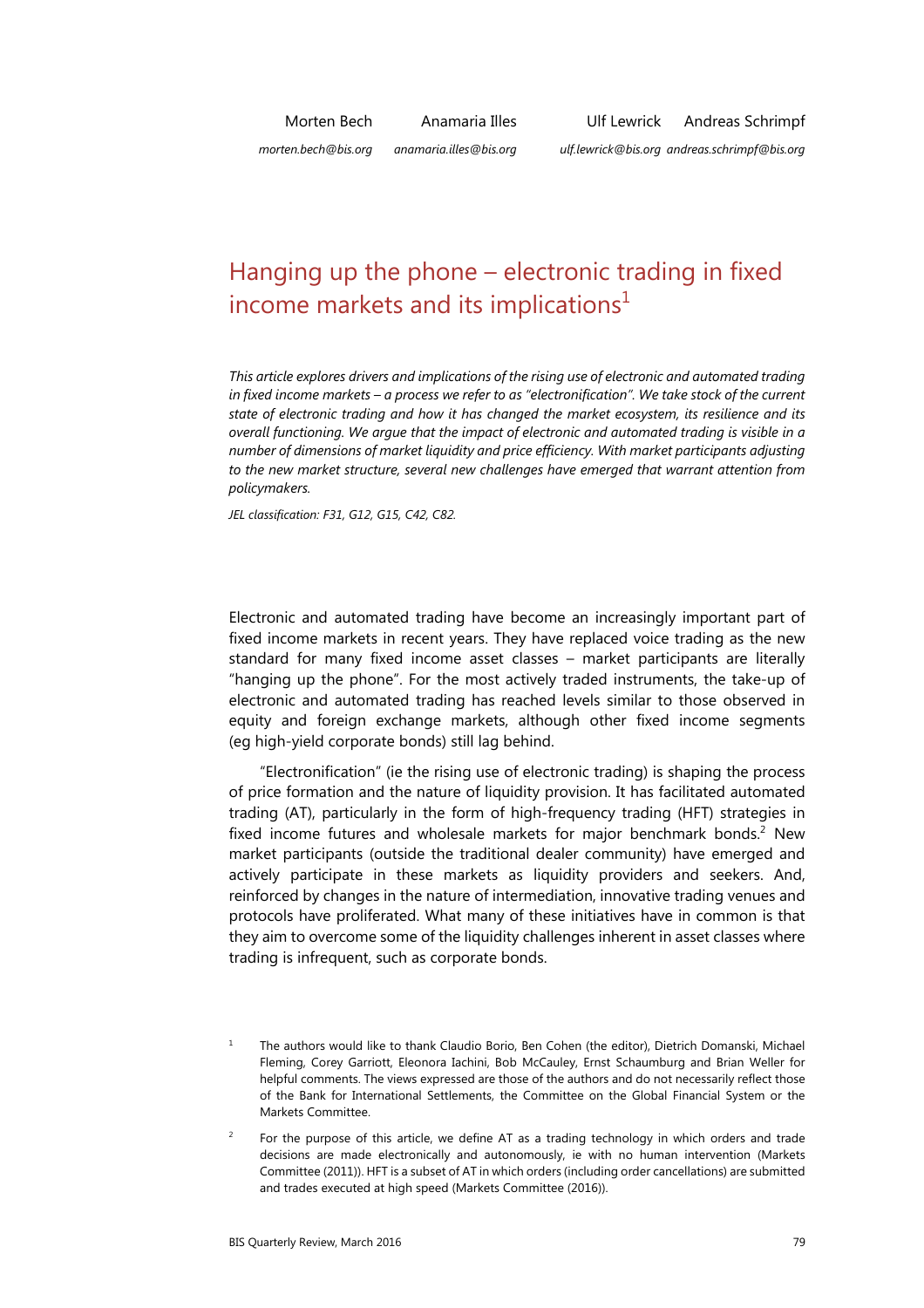These trends can have broad implications for the functioning of financial markets and the distribution of risks among their participants. Given the importance of fixed income markets for the funding of the real economy and financial stability more broadly, policymakers have a strong interest in assessing how electronification may be affecting market quality. By market quality, we mean the extent to which it is possible to transact at prices that accurately reflect the fundamental value of the asset, with immediacy, and in volume. The concept can be viewed as the amalgamation of price efficiency and market liquidity.<sup>3</sup>

Drawing from two recent reports by the Committee on the Global Financial System (CGFS) and the Markets Committee (MC), respectively, this feature takes stock of the current state of electronic trading in fixed income markets and investigates its drivers and the implications for the market ecosystem and its functioning.<sup>4</sup> The remainder of the article is organised as follows. The first section describes how the market structure is evolving. The second looks at its current state based on an MC survey of electronic trading platforms (ETPs). The third explores the possible implications of these changes for market quality, the nature of liquidity and its monitoring. The last section concludes with a discussion of policy challenges.

## How is the market structure evolving?

Traditionally, trading in fixed income securities has been centred on dealers (large banks or securities houses) and their network of trading relationships. Trades have been executed bilaterally – over the counter (OTC) – that is, without a centralised marketplace or exchange.<sup>5</sup>

This market structure separated the dealer-to-dealer market, in which dealers trade exclusively with one another, and the dealer-to-customer market, in which they trade with customers, such as asset managers, pension funds, insurance companies and corporations (Graph 1, left-hand panel). Market participants predominantly negotiated terms of a trade via telephone or electronic chatting systems (ie bilaterally). The process of matching buyers and sellers involved significant search costs (Duffie (2012)). A customer needed to contact one or more dealers, asking for currently available prices and quantities to buy or sell a specific security. Within the dealer-to-dealer market, specialised voice brokers helped facilitate and anonymise the matching process by exchanging information on dealers' buy and sell interest.

Fixed income markets experienced a major shift starting in the late 1990s (Graph 1, right-hand panel). At that time, ETPs started to gain traction in dealer-todealer markets for the most actively traded sovereign bonds. One example was the launch of EuroMTS in 1998 as a pan-European platform for sovereign bonds, agency

<sup>3</sup> "Market liquidity" can be broadly defined as the ability to rapidly execute large financial transactions at low cost with limited price impact (CGFS (1999)). The price of an asset is considered to be efficient if it reflects the asset's fundamental value based on all the information available to market participants at any given point in time (see Markets Committee (2016) for a discussion).

<sup>4</sup> CGFS (2016) and Markets Committee (2016).

<sup>5</sup> Interestingly, however, government and corporate bonds in the United States once traded actively on the New York Stock Exchange, and bond trading on the exchange was still active until the late 1940s, before migrating to OTC markets (Biais and Green (2007)). A detailed discussion of electronic trading in the US Treasury market is provided by Mizrach and Neely (2006) and Fleming et al (2014).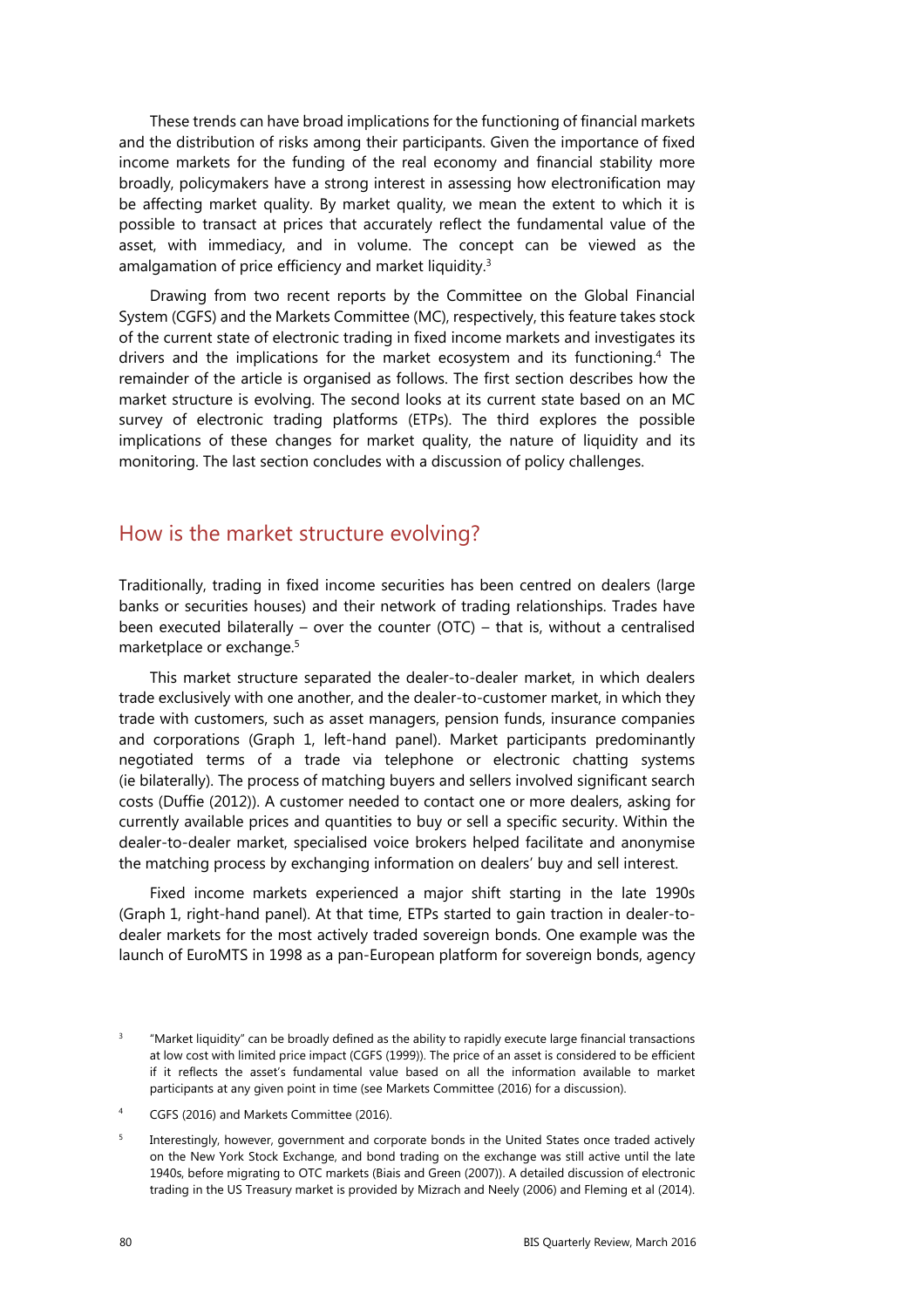#### The blurring of traditional market boundaries The blurring of traditional market boundaries



bonds and repos. eSpeed and BrokerTec, both founded in 1999, are examples of ETPs for dealer-to-dealer trading of benchmark ("on-the-run") US Treasury securities.

Electronic trading in the dealer-to-customer segment emerged around a similar time. It has taken two basic forms: single-dealer platforms (SDPs) and multi-dealer platforms (MDPs). SDPs are proprietary trading systems offered by a single dealer to its clients. Trading via SDPs essentially represents an electronic version of the bilateral dealer-client OTC market. MDPs, by contrast, allow end investors to request quotes from a number of dealers simultaneously, effectively putting dealers in competition for the transaction as in a multilateral auction. This mechanism tends to lower the costs of finding a counterparty with offsetting trading interest. MDPs also automate record-keeping, making it easier to audit best execution.6

The main driver of electronification has probably been the potential to reduce the cost of trading and improve market liquidity. One key advantage of ETPs is automating the processing and settlement of trades, so-called straight through processing. This reduces the need for human processing, lowering both the cost of trading and operational risks. That said, other factors, such as regulation, have also incentivised market participants to trade electronically (see the discussion in Box 1).

The shift towards electronic trading changed how market participants interacted in a variety of ways. One aspect is the change from on-the-phone bilateral negotiation to multilateral, often anonymous, interaction on screen. Trading on those ETPs geared towards the most liquid government securities, for example, is often based on a central limit order book (CLOB). A CLOB is a trading protocol where market participants submit limit orders that are stored in a queue based on predefined rules. Limit orders, if not cancelled, are executed against matching incoming market orders.<sup>7</sup>

6 Examples of SDPs are Barclays' BARX, Deutsche Bank's Autobahn and Citibank's Velocity. Major MDPs include Tradeweb, MTS BondVision and Bloomberg.

7 Priority is usually given to the limit order with the best price, ie the lowest sales offer (best ask) and the highest buy offer (best bid). If the price of two orders is the same, priority is given to that submitted to the CLOB first ("price-time priority"). CLOBs are often "pre-trade transparent", in the sense that any participant may view the set of bids and offers at which one can sell or buy, respectively, at any time. Moreover, many platforms enable trading that remains anonymous before the trade, subject to predefined counterparty credit limits. Transaction prices and volumes are often disclosed post-trade ("post-trade transparency").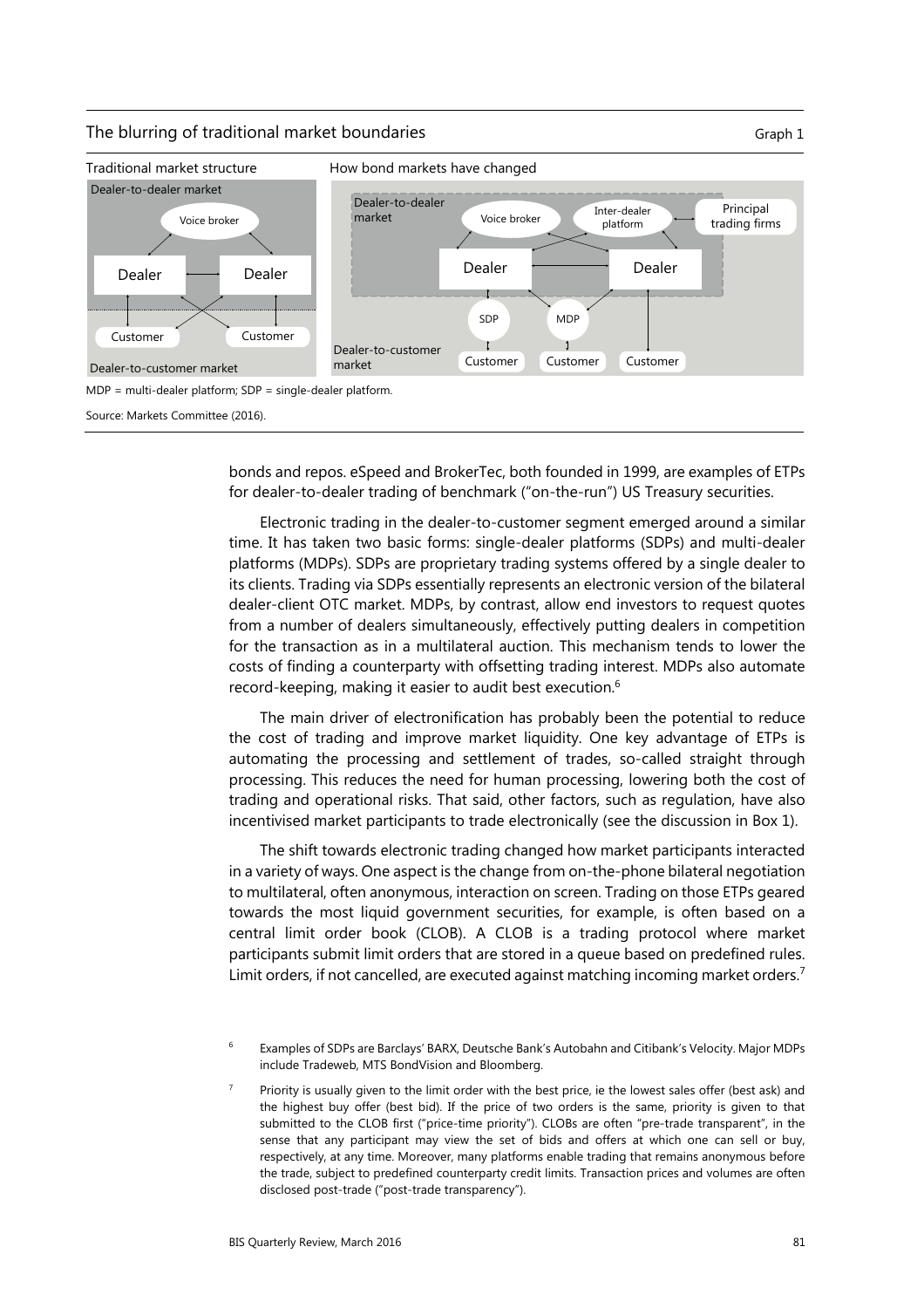## What is driving the electronification of fixed income markets?

Several factors have been supporting the rise of electronic trading in fixed income markets, including: (i) the reduction in trading costs due to technological advances; (ii) changes in the demand for liquidity services; and (iii) regulatory reforms, which provide both direct and indirect incentives to trade electronically.

**Technological advances**, such as the significant rise in computing speed and capacity, have enabled ETPs to match and process increasingly large numbers of trades. This has contributed to lowering the marginal and average costs of each individual trade as well as to reducing search costs, which in turn raises the incentives for market participants to trade on ETPs. In addition, the entry barriers for new platform providers, such as the fixed cost of building new trading systems, have declined and have benefited from favourable funding conditions. As a result, the number of ETPs offering trading in fixed income instruments has further increased. Even though this may reduce market liquidity by fragmenting trading activity, increasing competition among ETPs can be expected to reduce the price charged to market participants for trading, thereby reinforcing the push towards electronification.

**Changes in the demand for liquidity services** represent another driver of electronic trading. For one, the expansion of primary bond issuance over the past few years and increased bond holdings by market participants that seek to adjust their portfolio allocations at short notice (eg funds that face redemptions) have raised the potential size of secondary bond markets. This suggests greater opportunity for economies of scale to be realised by ETPs, in particular for standardised products that are traded frequently. Another trend, as emphasised by many market participants, is an increasing demand for price transparency. In this regard, ETPs provide an efficient means of monitoring markets, comparing prices (eg of multiple dealers) and documenting that trades have been executed at the best available price. Furthermore, the persistent decline in the level of yields over recent years has induced many fixed income investors to monitor their cost of trading more closely, incentivising greater use of electronic trading and automated execution of their portfolio reallocations.

The broader post-crisis response has provided additional impetus to the electronification of fixed income markets. **Regulatory reforms** to contain systemic risks in the financial system have provided both direct and indirect incentives for electronic trading. Mandatory clearing of standardised OTC derivatives and supplementary trade reporting requirements, for example, have directly induced a shift in trading activity to ETPs. In addition, ensuring compliance with enhanced pre- and post-trade transparency requirements provides another strong incentive to move trading activity. Other regulatory changes, arguably reinforcing market-driven adjustments after the crisis, have raised banks' costs of taking risk. Moving trading activity to ETPs is one way to compensate for the reduced liquidity provision by these traditional market-makers. This is because ETPs enable banks to provide liquidity at lower cost (see above) or offer the opportunity for other market participants to provide liquidity (see the section on market implications).

Electronification has also meant that  $AT - a$  common feature in other asset classes for more than a decade – has also become prevalent in some fixed income segments, such as on-the-run government securities and fixed income futures. AT is a trading technology in which order and trade execution decisions are generated autonomously by computer algorithms. A notable form of AT is high-frequency trading (HFT), which critically relies on high speed and tight intraday inventory positions.8 To gain an edge in terms of speed, market participants employing AT/HFT strategies – henceforth labelled principal trading firms (PTFs) – place their servers in the vicinity of the matching engine of the exchange or electronic platform. The

<sup>8</sup> AT and HFT strategies can be roughly grouped in three categories: (i) trade execution; (ii) marketmaking; and (iii) directional, relative-value and arbitrage strategies (Markets Committee (2016)). Algorithms, however, often do not follow a single trading strategy, but may switch between strategies over time depending on market conditions. See also Markets Committee (2011) for a discussion of HFT in the foreign exchange market.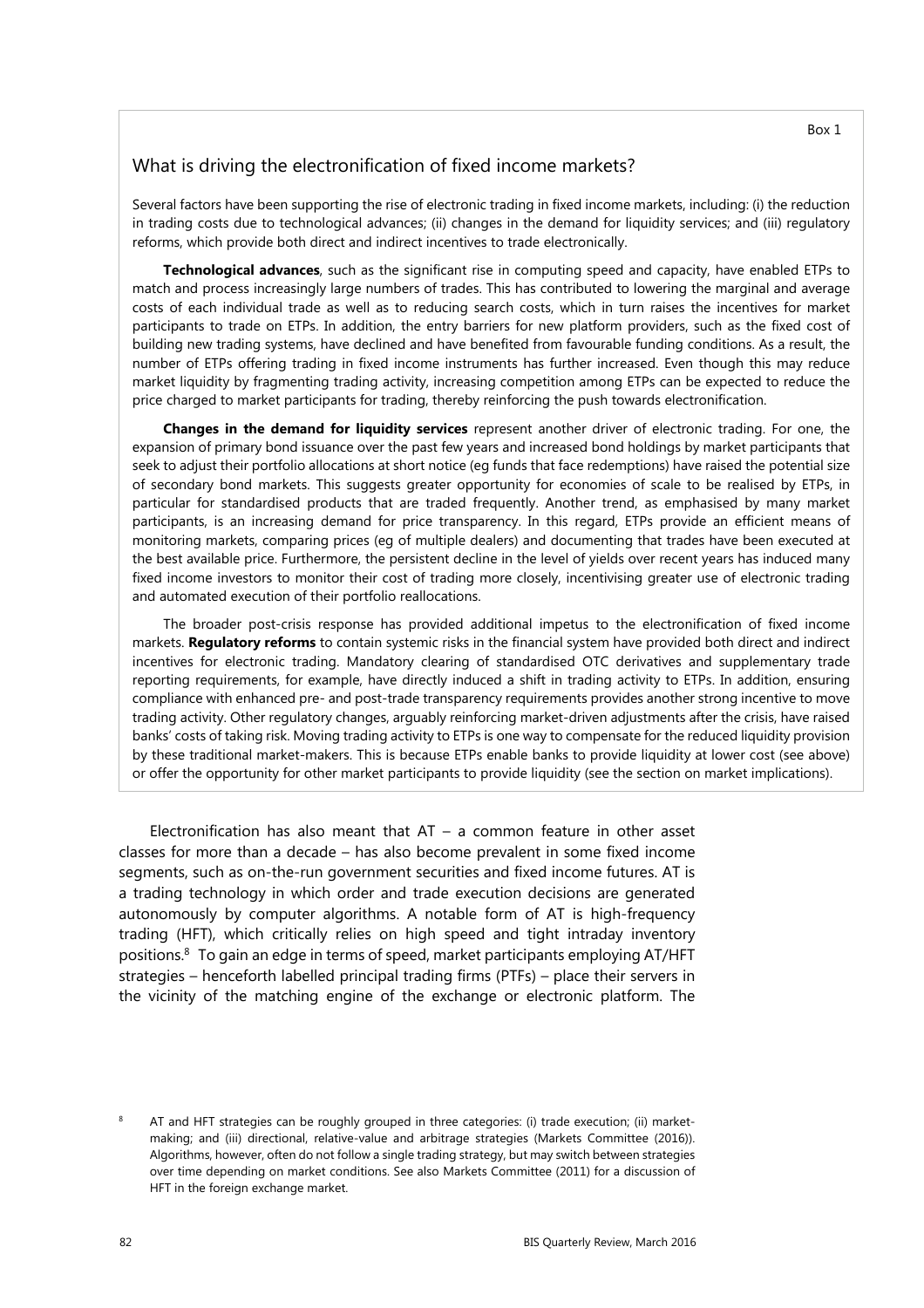universe of PTFs is fairly opaque and diverse. $9$  In addition, many of the traditional market participants have also invested in AT technology in recent years.

The growing presence of PTFs has affected the nature of liquidity provision on formerly exclusively dealer-to-dealer platforms and blurred the traditional market boundaries (Graph 1, right-hand panel). Some sovereign bond markets, especially the most liquid ones, have seen a significant rise in AT activity. Recent estimates suggest that over 50% of trading volumes in benchmark US Treasury securities on formerly exclusively dealer-to-dealer venues can be accounted for by PTFs (US Joint Staff Report (JSR) (2015)). The most advanced HFT strategies thrive in highly liquid markets with CLOBs, such as futures and benchmark sovereign debt. Firms pursuing HFT strategies tend to generate a large number of orders, hold open positions for short periods (often seconds or less) and cancel a large share of orders that they generate (often over 80%), which is possible only in markets that are very liquid at the outset.<sup>10</sup>

Dealer-to-customer platforms, by contrast, are usually based on the request for quote (RFQ) trading protocol, a multilateral electronic version of OTC trading. In this case, platform users may query market-makers to request prices on an order of a particular size. One alternative protocol is "click-to-trade" (CTT), where readily executable prices are streamed to platform participants, typically for smaller trade sizes. Trading protocols such as RFQ are amenable only to the subset of AT strategies in which speed is less critical. RFQ platforms, however, do not present algorithms with a continuous market. It is hence no surprise that bond market segments trading infrequently, such as non-benchmark sovereign or corporate bonds, which mostly trade via RFQ platforms, do not (currently) see much HFT. That said, AT is also prevalent on such platforms in the sense that dealers respond automatically to trading requests (auto-quoting) or submit algorithmically generated orders for risk management purposes. Most end users, however, interact manually with RFQ platforms.

Corporate credit markets have recently seen a wave of platform initiatives and innovative trading protocols which allow investors to negotiate with players outside the traditional dealer-intermediated market. A common objective is to pool liquidity outside the dealer community and enable multilateral communication of trading intentions. New trading protocols are largely based on variants of RFQ, as the illiquidity of some fixed income assets makes them unsuitable for CLOBs. Platform providers are also considering protocols that would allow members to negotiate with each other. Participants may submit indications of interest to a non-public order book and receive notice of indications of similar size and price from other market participants. Dark platforms – so called because they match participants anonymously – are allowing buyers and sellers to negotiate directly but anonymously. Others are looking to create standardised secondary market auctions (creating a window of liquidity in specific instruments) to centralise previously untapped pools of liquidity. The success of these new platform initiatives, however, has been limited thus far.

Overall, these developments have led to a more diverse market structure (Graph 1, right-hand panel). Today's market features greater connectivity among the different players, more transparency and a greater variety of trading protocols. That said, the share of electronic trading in many fixed income segments remains below that observed for other asset classes. Its share in cash equities and foreign exchange

<sup>9</sup> In some instances, PTFs have been set up by former floor or pit traders from stock and commodity exchanges, adopting similar types of trading strategies, yet based on computer algorithms.

 $10$  In voice trading, many expressions of trading interest also do not ultimately result in a trade.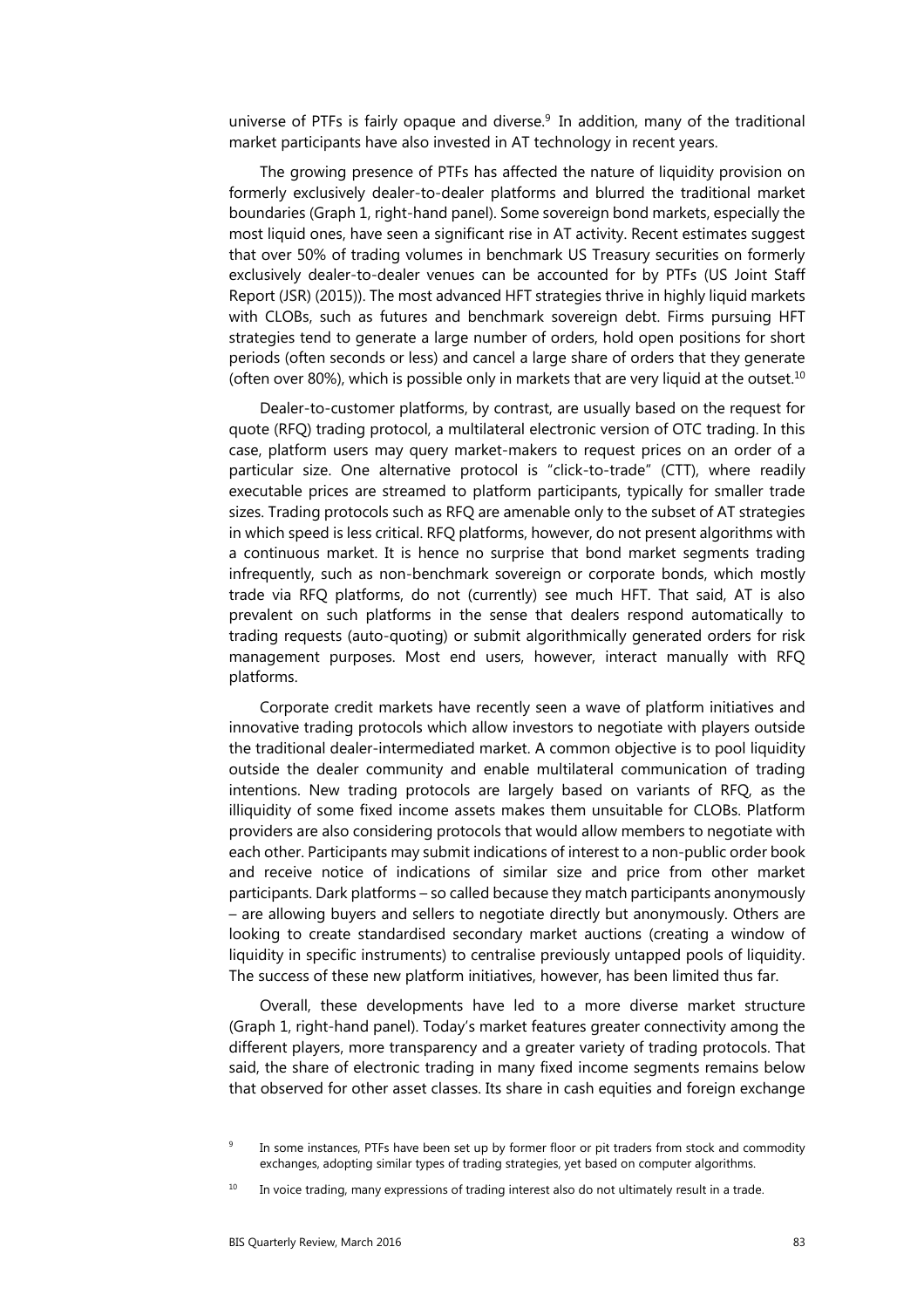is estimated to be around 80% and 70%, respectively. In comparison, for US Treasuries and European government bonds the equivalent shares are 70% and 60%. For covered bonds, the share of trading that is done electronically is about one half (Greenwich Associates (2014)). A key factor behind the slower adoption of electronic trading in fixed income has been the greater heterogeneity of the traded instruments (eg different coupons, maturities, embedded options, covenants) and the resulting difficulty in finding matches in supply and demand.

# A survey of electronic trading platforms

To shed further light on the current state of electronic trading in fixed income markets, we draw on a recent survey of trading platforms conducted by an MC study group. The survey targeted more than 30 fixed income ETPs operating worldwide, including some in emerging market economies. It covered different platform types (eg dealer-to-dealer and dealer-to-client) and instruments (eg sovereign, quasisovereign and corporate bonds as well as fixed income derivatives). Information was also collected on different trading protocols (CLOB, CTT and RFQ).

#### How have electronic trading volumes evolved?

In the survey, dealer-to-dealer platforms account for the largest share of trading – roughly 45% in 2014 – whereas all-to-all (ie platforms that enable any member to trade with any other member) and dealer-to-customer platforms account for around 30% and 25%, respectively (Graph 2, top left-hand panel).

Fixed income electronification has been growing steadily over the past five years, and AT has become more prevalent. Average daily turnover on electronic platforms has been trending up for most types of instruments and across the different types of platforms. In aggregate, average daily trading volume rose by about 40% from 2010 to 2014 (Graph 2, top right-hand panel). The number of transactions, a key indicator of trading activity, also rose (same panel). Across all platforms, transactions went up by roughly one third. The evolution of average trade sizes has differed across market segments. It has fallen on platforms geared towards dealer-to-dealer trading and increased in the dealer-to-customer segment.

A major driver of the rise in electronic trading volumes has been a pickup in corporate bond trading (Graph 2, bottom panels). Trading of corporate securities has more than doubled over the past five years, although starting from a low base. Possible reasons include the record issuance of corporate securities during much of the post-crisis low-yield environment and the growing popularity of this asset class among asset managers. Electronic trading via platforms, in turn, may have helped overcome some of the liquidity challenges that have confronted credit markets, eg by facilitating the matching of buyers and sellers and by reducing the reliance on individual dealers. By comparison, electronic trading in other instruments has been less buoyant. That of sovereign and quasi-government securities grew at a slower rate, about 20% between 2010 and 2014. And trading volumes for derivatives products have actually fallen, contracting by about one third. This is consistent with a decline in outstanding positions in OTC derivatives markets more broadly, as documented elsewhere (eg Schrimpf (2015)).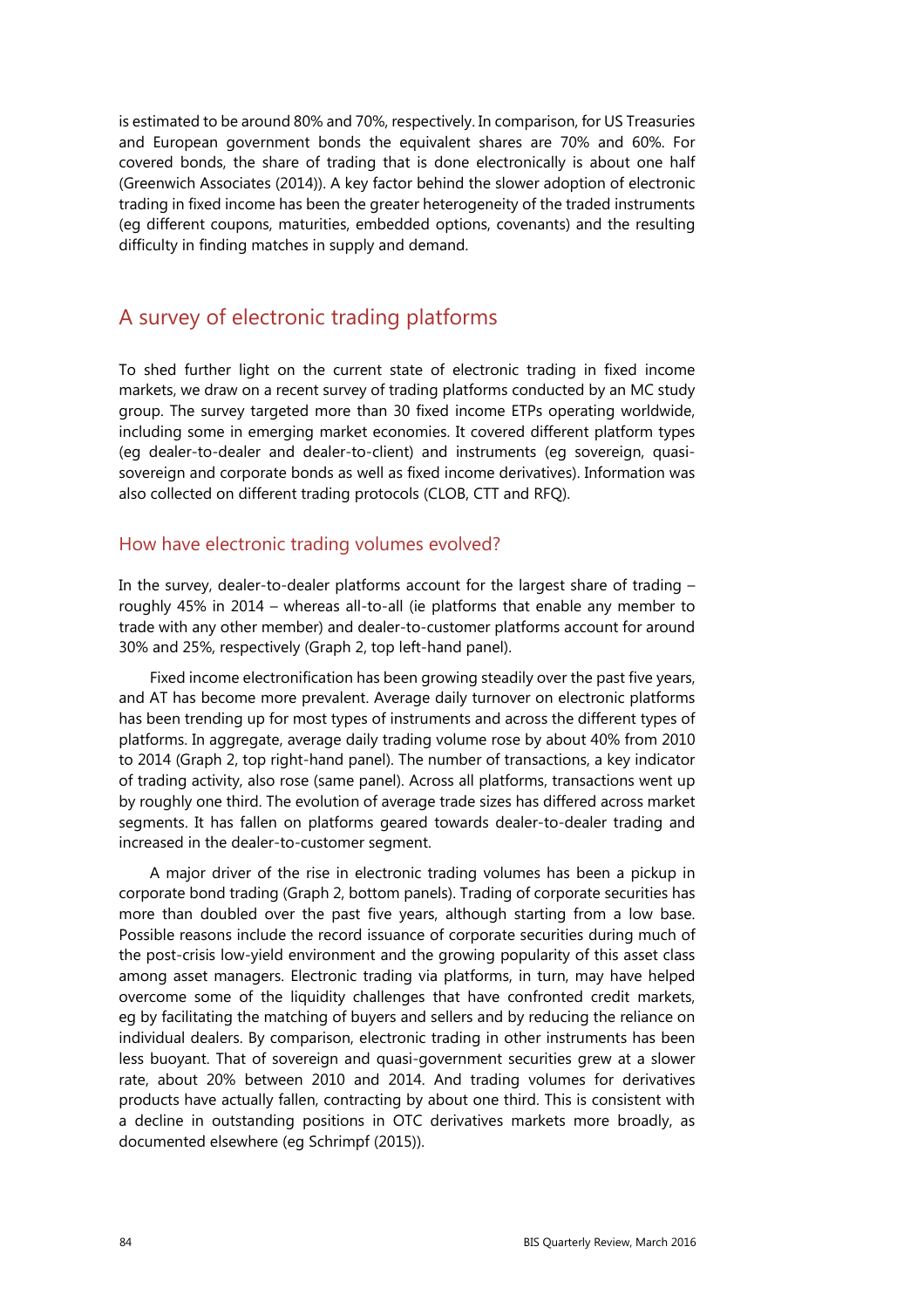

#### How are electronic trades executed?

The survey shows that electronic trading volumes grew most in the dealer-tocustomer segment, where end users can put multiple dealers in competition for a trade (Graph 3, top left-hand panel). This is further corroborated by data that distinguish platforms according to the prevailing trading protocol. Platforms relying on RFQ, as is commonly the case for MDPs, have seen the largest rise in volumes over the past five years (Graph 3, top right-hand panel). A smaller increase took place on dealer-to-dealer platforms; but even here volumes still rose by about a quarter from 2010 to 2014. All-to-all platforms, however, contributed little to the rise in aggregate volumes. This was also reflected in the sluggish growth of CLOB-based trading over the past years.

The survey confirms that on dealer-to-dealer platforms, about 90% of the trades were executed via a CLOB while the remainder relied on direct streaming of executable prices (CTT) (Graph 3, bottom left-hand panel). Similarly, on all-to-all platforms the majority of the trades are also done via CLOB. By comparison, the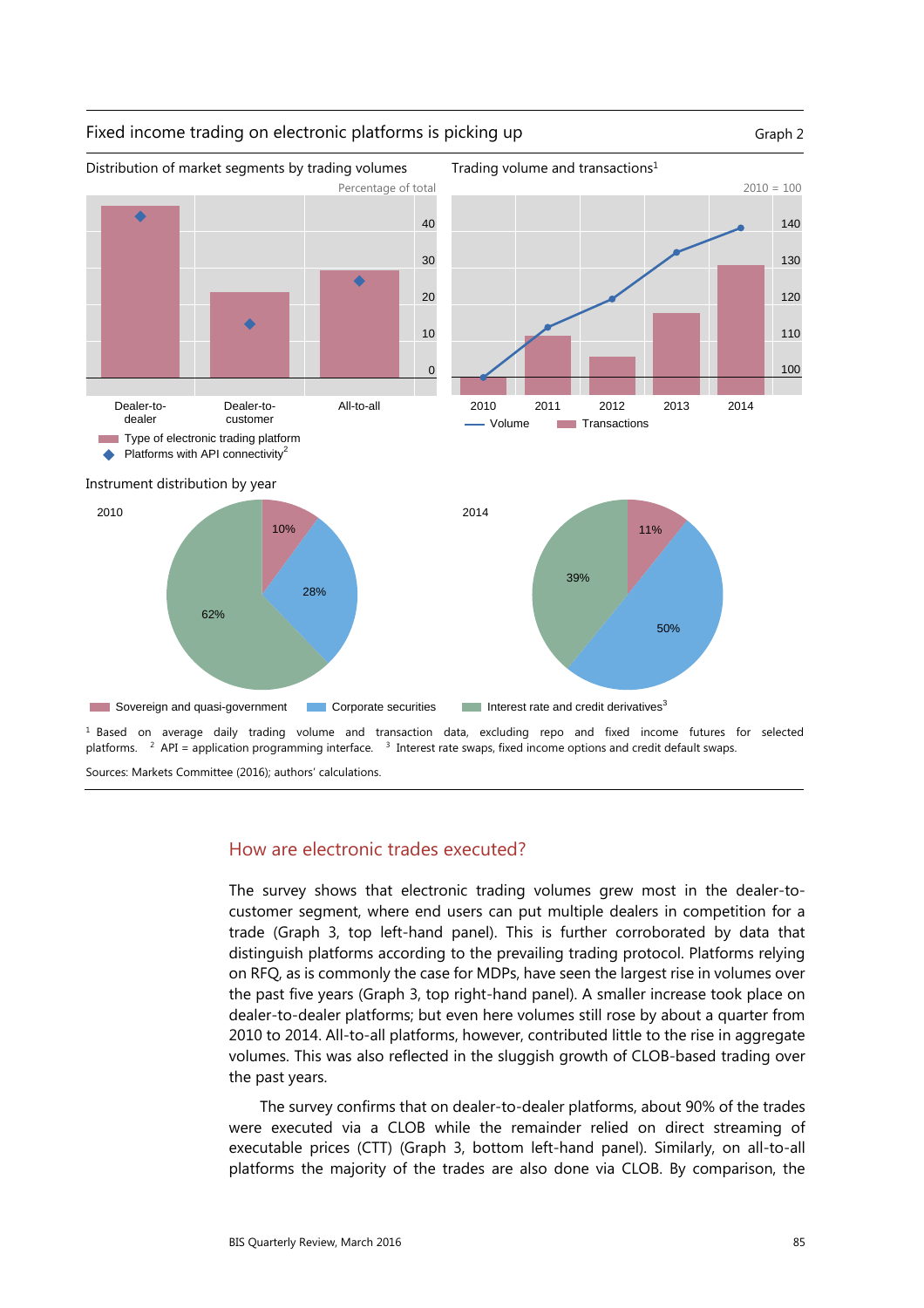

<sup>1</sup> Based on average daily trading volume and transaction data, excluding repo and fixed income futures for selected platforms, broken down by either market segment (dealer-to-dealer, dealer-to-customer, all-to-all) or trading protocol (RFQ, CLOB, CTT).

Sources: Markets Committee (2016); authors' calculations.

dealer-to-customer market relies predominantly on RFQ, accounting for more than 95% of trades on MDPs (Graph 3, bottom right-hand panel).

Survey data also point to an increase in AT. The proportion of trades executed via algorithms went from about a third in 2010 to roughly 45% in 2014. The majority of surveyed ETPs reported having application programming interface (API) connectivity, which is a prerequisite for AT. API connectivity is notably less prevalent on MDPs geared towards dealer-to-customer markets, but is a common feature of dealer-to-dealer platforms and all-to-all platforms.

#### Who trades electronically?

The survey results on platform trading by various types of market participants suggest that dealers' dominance has diminished. Indeed, on dealer-to-dealer platforms the share of volume generated by traditional players such as banks and broker-dealers has declined significantly. These players now account for only 41% of volume on dealer-to-dealer platforms (Graph 4, left-hand panel). The remainder is largely accounted for by PTFs. These have assumed a key role as liquidity providers on some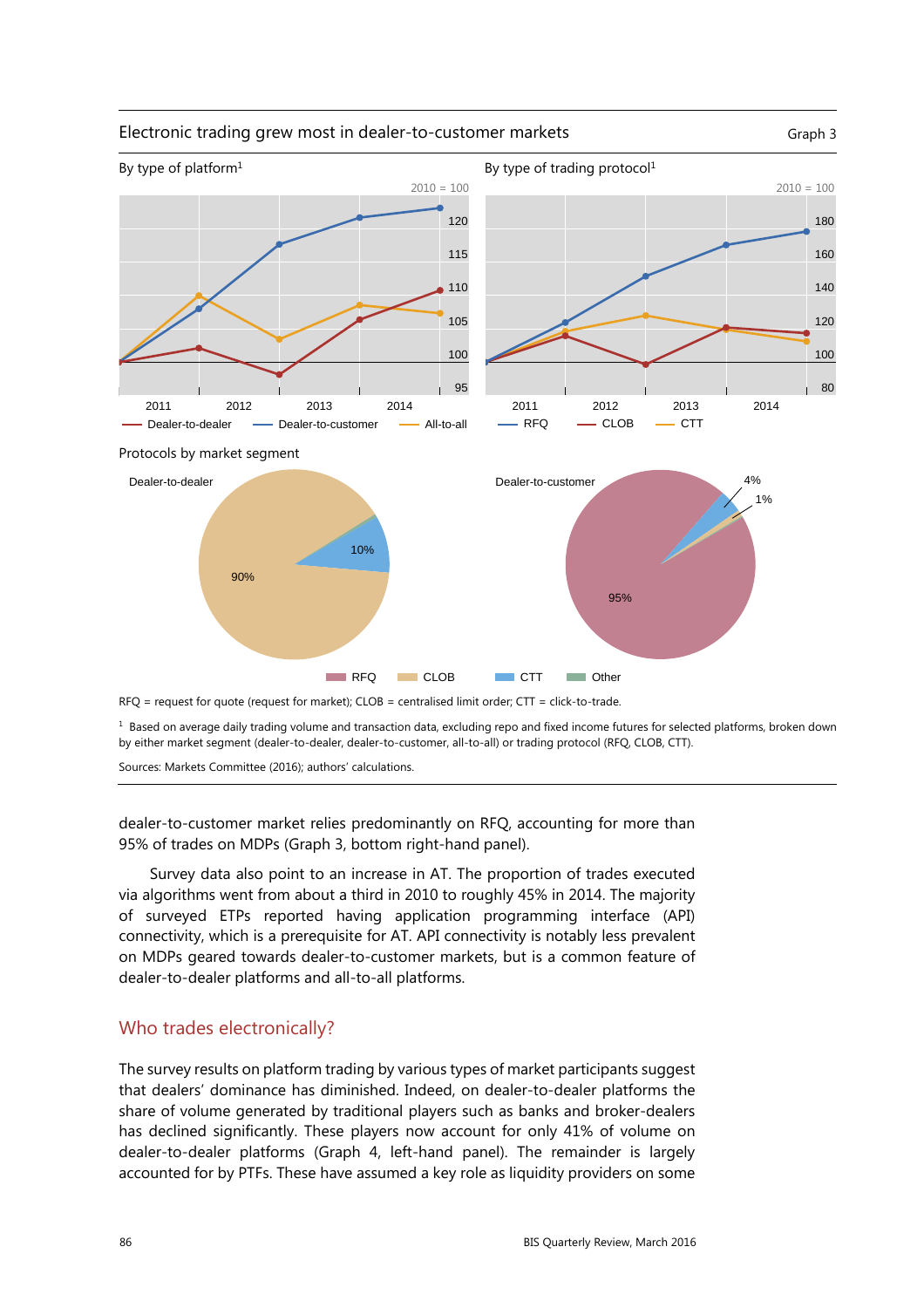#### Traditional broker-dealers and banks no longer play an exclusive role Graph 4





 $1$  Mutual funds, pension funds, insurance companies and wealth managers.  $2$  Governments, central banks and other monetary authorities. 3 Principal trading firms and other investors.

Sources: Markets Committee (2016); authors' calculations.

formerly exclusively dealer-to-dealer venues, especially in the most liquid financial instruments. Many of the employed algorithms emulate a market-making strategy that relies on the submitting and cancelling of limit orders in rapid succession. The main purpose is to profit from the bid-ask spread, while ensuring tight risk control over inventory positions and minimising the risk of transacting with an informed counterparty. Limit orders offer an option to buy or sell a specified quantity, thereby providing immediacy to other market participants.

Non-bank financial institutions also play a key role as market participants on dealer-to customer platforms. These venues are used primarily by asset managers, which account for more than on half of the volumes (Graph 4, right-hand panel). The remainder is accounted for by several end user types, including banks, hedge funds, governments, central banks and other monetary authorities, whose combined trading activity amounts to approximately 37% of total volume.

# Implications for market quality

Electronification can support market quality by enhancing both price efficiency and market liquidity. By reducing the need for human intervention, it enables market participants to detect and exploit arbitrage opportunities more quickly, ensuring that new information is readily accounted for in asset valuations across a broad range of markets.<sup>11</sup> It also helps reduce trading costs by enabling greater transparency and, hence, increasing competition among market participants (eg Brogaard, Garriott and

<sup>&</sup>lt;sup>11</sup> Research on the impact of electronic trading, and of AT in particular, on market quality is growing. Due to data limitations, work has mostly focused on asset classes other than fixed income, however. For FX markets, for example, Chaboud et al (2014) suggest that algorithmic traders eliminate arbitrage opportunities, thereby enforcing FX pricing relationships as well as contributing to lower volatility. Likewise, HFT activity has been found to support faster price discovery, as suggested by recent analysis of equity markets (eg Hendershott et al (2011), Menkveld (2013), Brogaard, Hendershott and Riordan (2014)).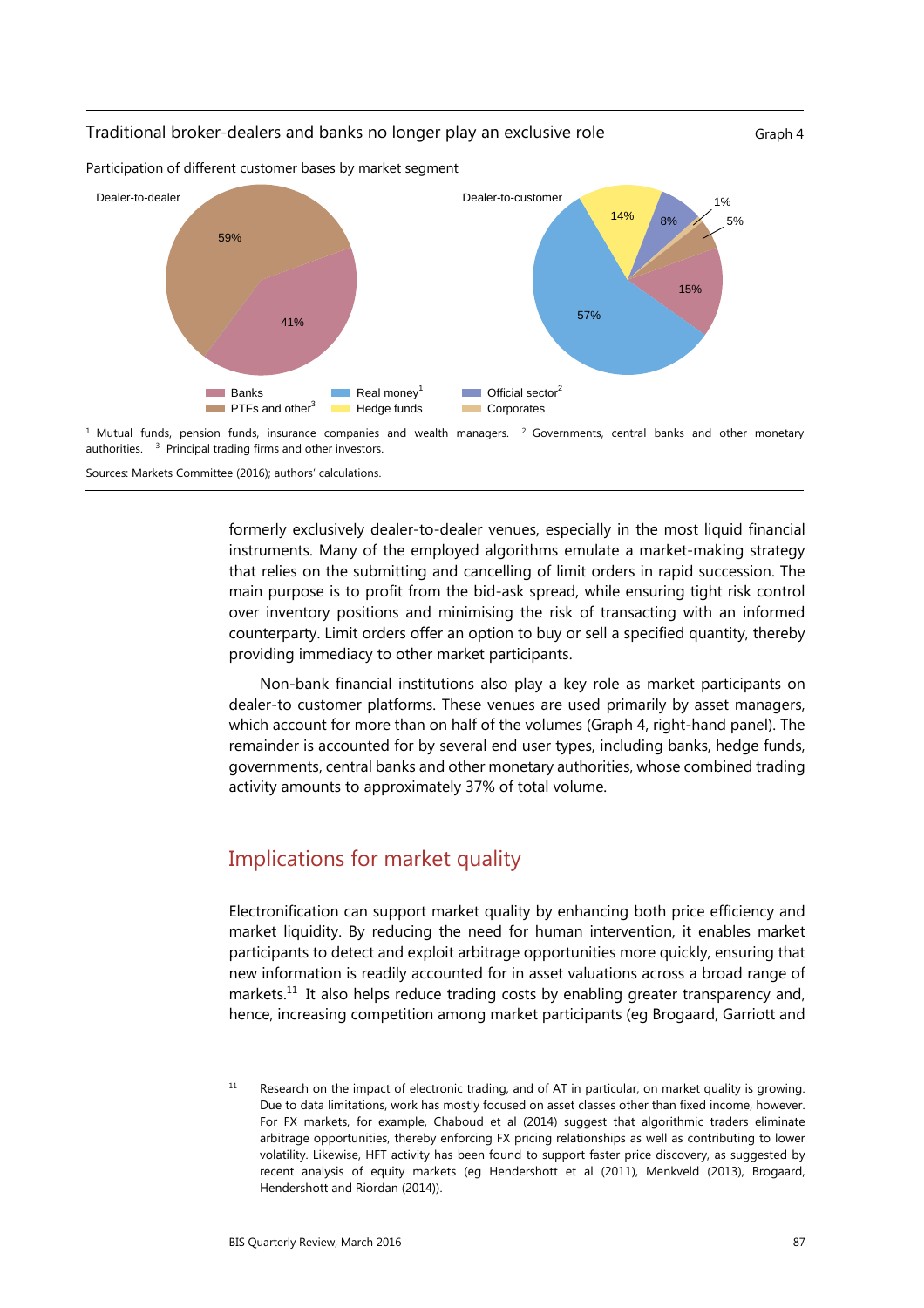Pomeranets (2014)).<sup>12, 13</sup> Moreover, execution algorithms have enabled market participants to optimise the implementation of their trading strategies, with large orders being split into multiple ones and/or routed towards the most liquid trading venues.

While these benefits are present during normal market conditions, a different question is how electronification affects the ability of markets to cope with stress (see also Box 2). During such episodes, market conditions hinge on the capacity and willingness of intermediaries to stand ready as suppliers of immediacy and on traders' ability (eg access to funding) to arbitrage across markets. How electronic trading shapes the business models of market-makers and arbitrageurs as well as of fundamental traders is thus crucial to understanding market dynamics during strained conditions.

In many fixed income segments, dealers remain the key liquidity providers. While PTFs employing market-making strategies have become supplementary suppliers of immediacy on some formerly exclusively dealer-to-dealer venues, they typically take on inventory risk only for very short periods. This is because most PTFs, thus far, have operated with little risk-bearing capital and lack the balance sheet capacity to warehouse inventory over longer periods of time – an important requirement to "make markets" in less frequently traded assets (eg off-the-run government bonds, corporate bonds). Thus, despite the transition from voice to electronic trading, liquidity conditions in many fixed income segments remain largely dependent on dealers' capacity and willingness to make markets. Indeed, as highlighted by the survey of ETPs, most trading in the dealer-to-customer market relies on dealers quoting prices either in response to a customer's request (RFQ) or continuously (CTT).

Current developments in fixed income trading also reflect a broader post-crisis response. Following the Great Financial Crisis and in response to regulatory reforms, dealers have raised their capital buffers and have reduced their trading book exposures (CGFS (2014, 2016), Fender and Lewrick (2015)). This has improved dealers' resilience while at the same time increasing the cost of supplying immediacy. Dealers have responded by adjusting the way they provide liquidity services, including by relying more on electronic means to interact with their clients. Automation of market-making and hedging, whereby large numbers of quotes are frequently updated in response to evolving market conditions, has been a key trend, as it helps dealers manage their inventory risk more efficiently and save costs. Some dealers are also reportedly shifting their immediacy services from a principal- to an agency-based model, ie executing customer orders by finding an offsetting order in the market, rather than taking exposures on their own balance sheets. These adjustments may contributed to falling dealer bond inventories amid broadly

 $12$  Transaction costs for bonds with a high propensity to execute on platforms, for example, are significantly lower on platforms than for trades of the same securities executed via phone (Hendershott and Madhavan (2015)). Other studies, such as Mizrach and Neely (2006), also find that ETPs offer superior liquidity.

 $13$  Bessembinder and Maxwell (2008), for example, discuss how improved post-trade transparency in the US corporate bond market following the introduction of mandatory trade reporting contributed to a significant decline in transaction costs. Choosing the degree of transparency, however, also implies a number of trade-offs, as discussed in Scalia and Vacca (2001).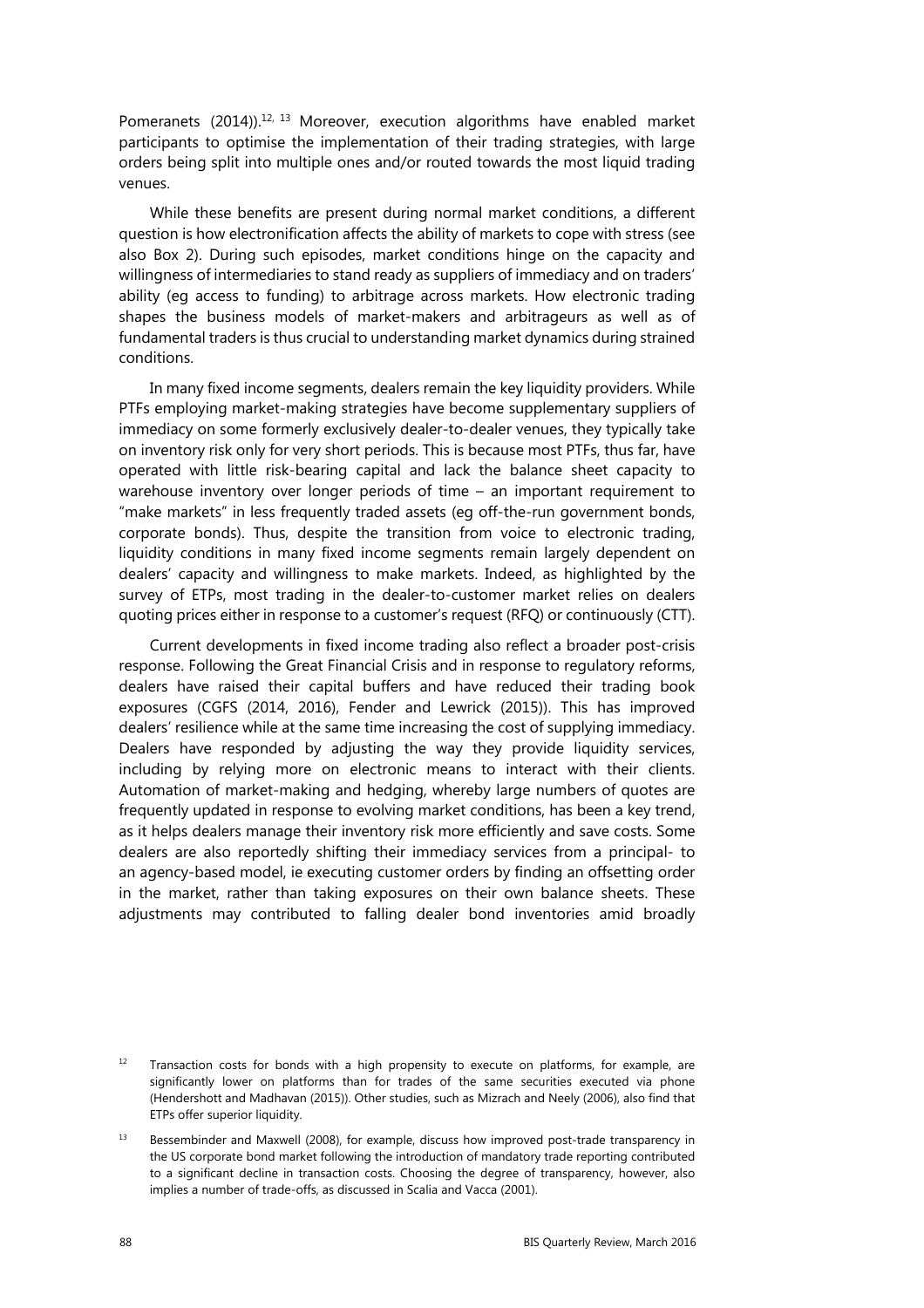## Is electronification harming market robustness?

While electronic trading has clearly altered the provision of liquidity, it is difficult to assess empirically how these changes have affected market robustness, broadly defined as the market's ability to absorb shocks (eg large order imbalances). One reason is a lack of detailed data on trading activity prior to the advent of electronic trading. A second reason is that many factors can affect liquidity conditions, making it difficult to single out the impact of any individual one (CGFS (2016)). Some tentative insights, however, can be drawn from comparing electronic markets that differ with regard to how they source liquidity. Graph A depicts the bid-ask spreads and quoted depth since 2008 for 10-year US Treasury notes and 10-year Italian government bonds (buoni del tesoro poliennali (BTPs)), respectively. For the former, trading takes place on a fully automated CLOB, with PTFs accounting for a sizeable share of liquidity provision. For the latter, liquidity is exclusively provided by dealers that commit to quoting executable prices (CTT). Clearly, this comparison is subject to several caveats: each market was exposed to different conjunctural and systemic shocks (eg the euro area sovereign debt crisis), and each comprises different market participants that may be subject to varying constraints (eg funding liquidity conditions).

Keeping these big caveats in mind, some tentative observations may be drawn from the data. One is that transitory jumps in liquidity conditions occur in both markets. This reflects the fact that ETPs can help pool liquidity, but that they cannot generate liquidity when markets face order imbalances. A second observation is that liquidity conditions on the US Treasury market appear to be characterised by less volatile bid-ask spreads. While spreads do jump (the red dots in Graph A indicate changes by more than two standard deviations), they have remained in a narrow range, closely tied to the minimum tick size (1/64th of a point). Adverse changes in liquidity conditions, however, occur through adjustments in quoted depth. The BTP market, by comparison, appears to undergo larger adjustments in spreads during stressed periods, with quoted depth remaining fairly stable (Graph A, third and fourth panels).

It is difficult to judge, based on this comparison, which of the two market structures ensures more robustness. While, on the one hand, CLOBs with significant HFT presence may support trading at tight spreads throughout strained market conditions, market depth could prove shallow and fleeting if investors seek to trade large quantities. Quotedriven markets, on the other hand, benefit from the capacity of dealers to warehouse assets over an extended period of time (in contrast to the typical HFT liquidity providers), which may help absorb temporary order imbalances. Dealers, however, will seek to mitigate risks to their balance sheets by widening spreads in situations of elevated market uncertainty, implicitly charging investors for the cost of these higher risk exposures.



The red dots represent jumps in liquidity conditions based on daily observations.

<sup>1</sup> Ten-year US Treasury notes <sup>2</sup> Ten-year Italian government bonds (BTPs). <sup>3</sup> A jump is defined as a rise (decline) in spreads (the percentage change in quoted depth at the first tier) of at least twice its standard deviation. The standard deviation is calculated by using a trailing window that includes the past 250 observations (ie trading days).

Sources: CGFS (2016); national data.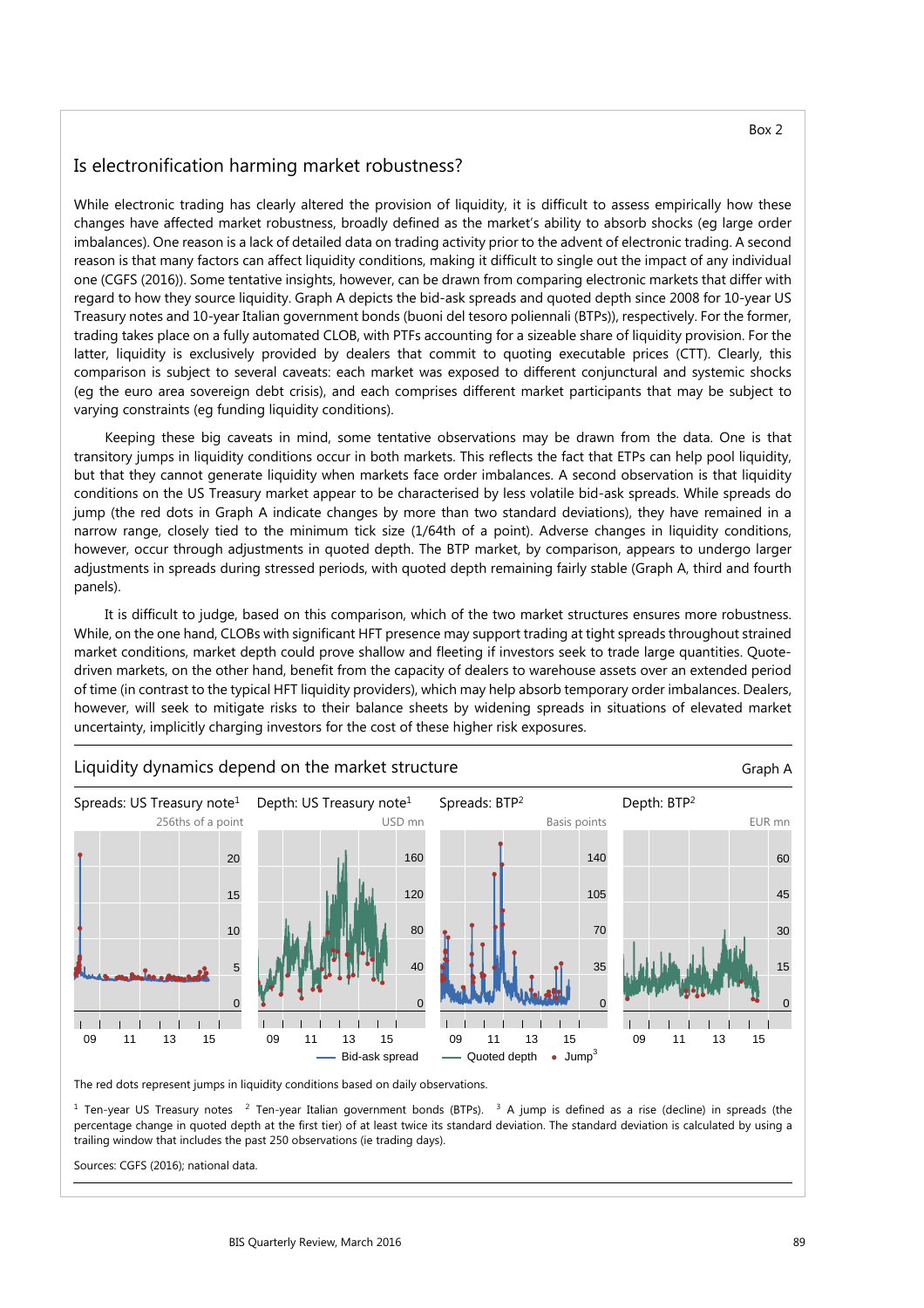unchanged (or even increasing) trading volumes (CGFS (2014, 2016)).<sup>14</sup> At the same time, the reduction in dealers' warehousing of assets implies that execution risks have been passed on to investors.<sup>15</sup>

Changes in how dealers and, to an increasing extent, non-dealers provide immediacy also have a number of implications for the behaviour of market liquidity during strained conditions. One concern is that abrupt but short-lived price swings ("flash crashes") may become more frequent in highly automated fixed income markets. The activity of PTFs and the role of AT during specific episode of outsize volatility and extreme intraday movements such as the flash rally in the US Treasury market on 15 October 2014 are a case in point. While it has proved difficult to identify specific trigger events, a key finding of JSR (2015) is that trading algorithms may have contributed to extreme price swings on that day. PTFs and bank dealers both managed the risk of volatility by reducing liquidity to the market, with market depth (as measured by outstanding orders in the CLOB) declining to very low levels right before the period of extreme volatility. Notably, PTFs were the largest contributors to this decline in depth, but maintained narrow bid-ask spreads throughout the event. Bank dealers, by comparison, responded by widening their bid-ask spreads.

This event, among others, illustrates that the increasing complexity of trading algorithms and their possible interactions represent a source of risk that can act as an amplifier in stress episodes. For one, large price movements or price gapping during stressed periods can prove difficult to incorporate in trading algorithms. Liquidity providers' risk monitoring thus often includes measures to interrupt quoting ("panic buttons"). Yet, while suspending liquidity provision may appear rational from an individual market participant's point of view, it raises the risks for the remaining liquidity providers.

Overall, these developments imply that electronic trading may have changed the dynamics – particularly the speed and visibility – of market responses to imbalances in demand and supply. It is, however, important to note that the basic underlying economic mechanism of how illiquidity risks unfold (Borio (2004), Shin (2010)) appears to have remained largely unchanged. Indeed, irrespective of the underlying market microstructure, market conditions remain susceptible to a sudden evaporation of liquidity (Box 2). These are situations in which both human traders as well as PTFs as the "new market-makers" (eg Menkveld (2013)) have always been reluctant to step in as shock absorbers (eg Adrian et al (2013)).

An important takeaway from the above discussion is that traditional gauges of liquidity conditions may be less suitable in the new market environment. HFT strategies enable the submission of highly competitive prices (resulting in narrow spreads), even in highly volatile conditions (eg JSR (2015)). These strategies manage the risk of being picked off by an informed market order by quoting in limited size and updating orders (ie cancelling and submitting new orders) at a very high frequency. This may lead to conflicting signs of liquidity conditions (Graph 5): while tight bid-ask spreads suggest ample market liquidity, limited quoted depth and small

 $14$  The analysis by the CGFS points to a number of other drivers of dealer inventories: (i) a reassessment of the risk-return trade-off by banks following large losses on trading positions during recent crises; (ii) an increase in regulatory capital charges on risk exposures (eg due to the leverage ratio or the revised framework for market risk); and (iii) low returns on securities held in inventory (so-called "carry") given the low interest rate environment.

<sup>&</sup>lt;sup>15</sup> Execution risks include the risk of changes in the price of the underlying asset during the time between the placement of the order and its execution.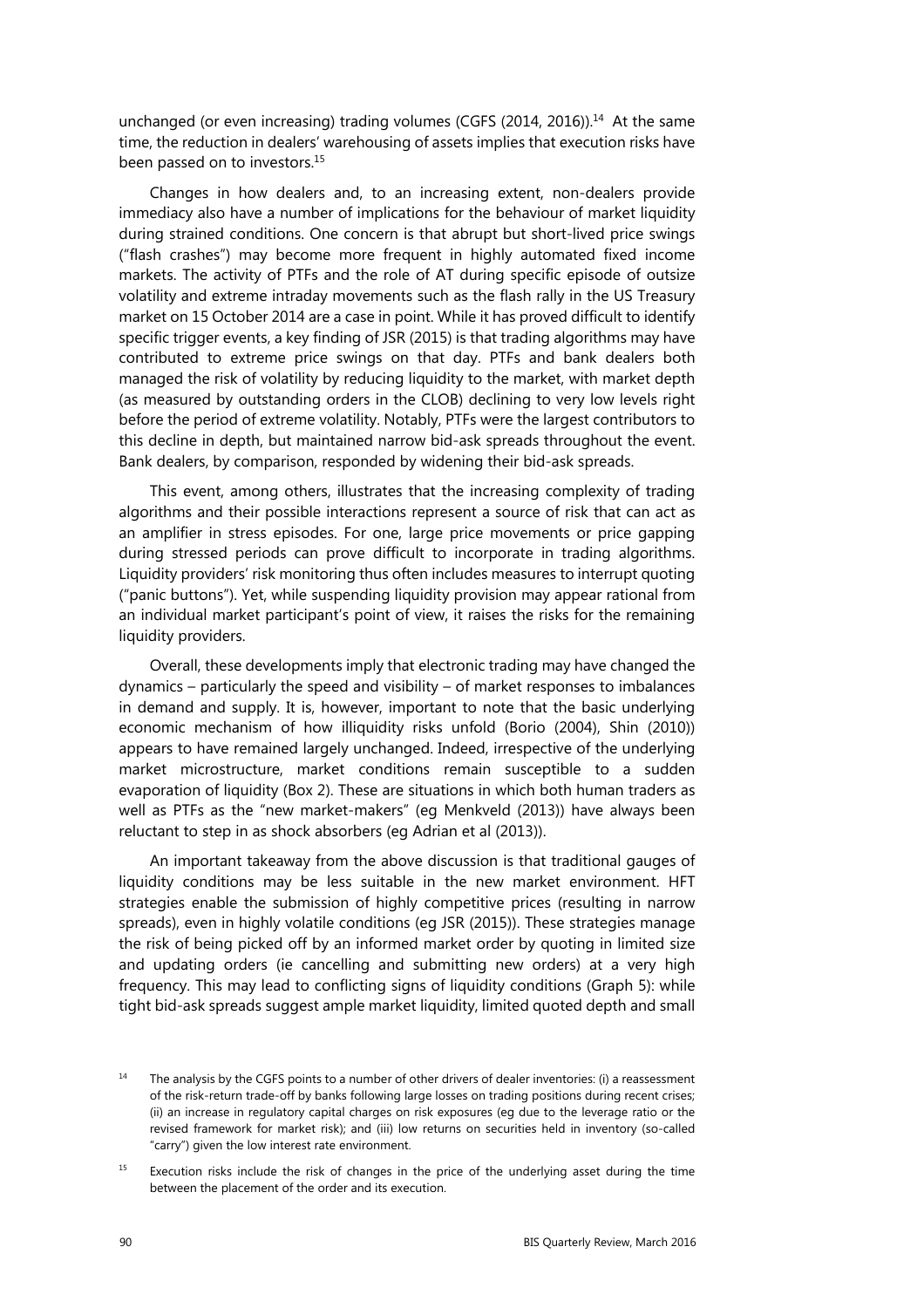

#### Automated trading leaves its footprint on liquidity conditions in US Treasuries<sup>1</sup> Graph 5

 $1$  Twenty-one-day trailing moving averages for benchmark 10-year US Treasury notes.  $2$  Difference between the best bid and ask price, averaged over all observations each day. <sup>3</sup> Median value. <sup>4</sup> Summing all quantities from each trade, aggregating across different counterparties and price levels, and averaging over all unique trades on each day. For example, if a dealer placed a buy order of \$100 million which matched with a resting order from another dealer of \$50 million at \$100 and a resting order of \$50 million at \$101, the trade size for this trade would be \$100 million. <sup>5</sup> Average size of all outstanding limit orders based on all unique quotes on each day.

Source: Markets Committee (2016).

trade sizes indicate the opposite.<sup>16</sup> The lifetime of orders in turn shortens, making it increasingly difficult to assess whether the market is actually liquid since orders could be cancelled instantaneously ("fleeting") as soon as market participants intend to trade. Given this new market environment, additional metrics may be needed to monitor liquidity conditions more accurately (O'Hara (2015)). One such measure could be implementation shortfall (eg Hendershott et al (2011), which captures the total costs of establishing a position in a security of a given size.

# Conclusions

Trading in fixed income markets is becoming more automated as electronic platforms explore new ways to bring buyers and sellers together. In the most liquid markets, traditional dealers are increasingly competing with new market participants whose trading strategies rely exclusively on sophisticated computer algorithms and speed. Some dealers, in turn, have embraced automated trading to provide liquidity to customers at lower costs and with limited balance sheet exposure.

To some extent, these trends resemble those witnessed in other markets, where electronic and automated trading have long become the prevailing market standard. Indeed, much of the innovation in trading protocols and (HFT) algorithms is based on importing technology initially developed for equities that has subsequently spilled over to foreign exchange markets (Markets Committee (2011)). This suggests that

The proliferation of complex order types further complicates the assessment of liquidity conditions. One example is partially hidden orders ("iceberg" orders) that allow market participants to show only part of the quantity they are willing to trade. This implies that quoted depth provides only a partial picture of the available quantities that can be traded at the bid and ask price.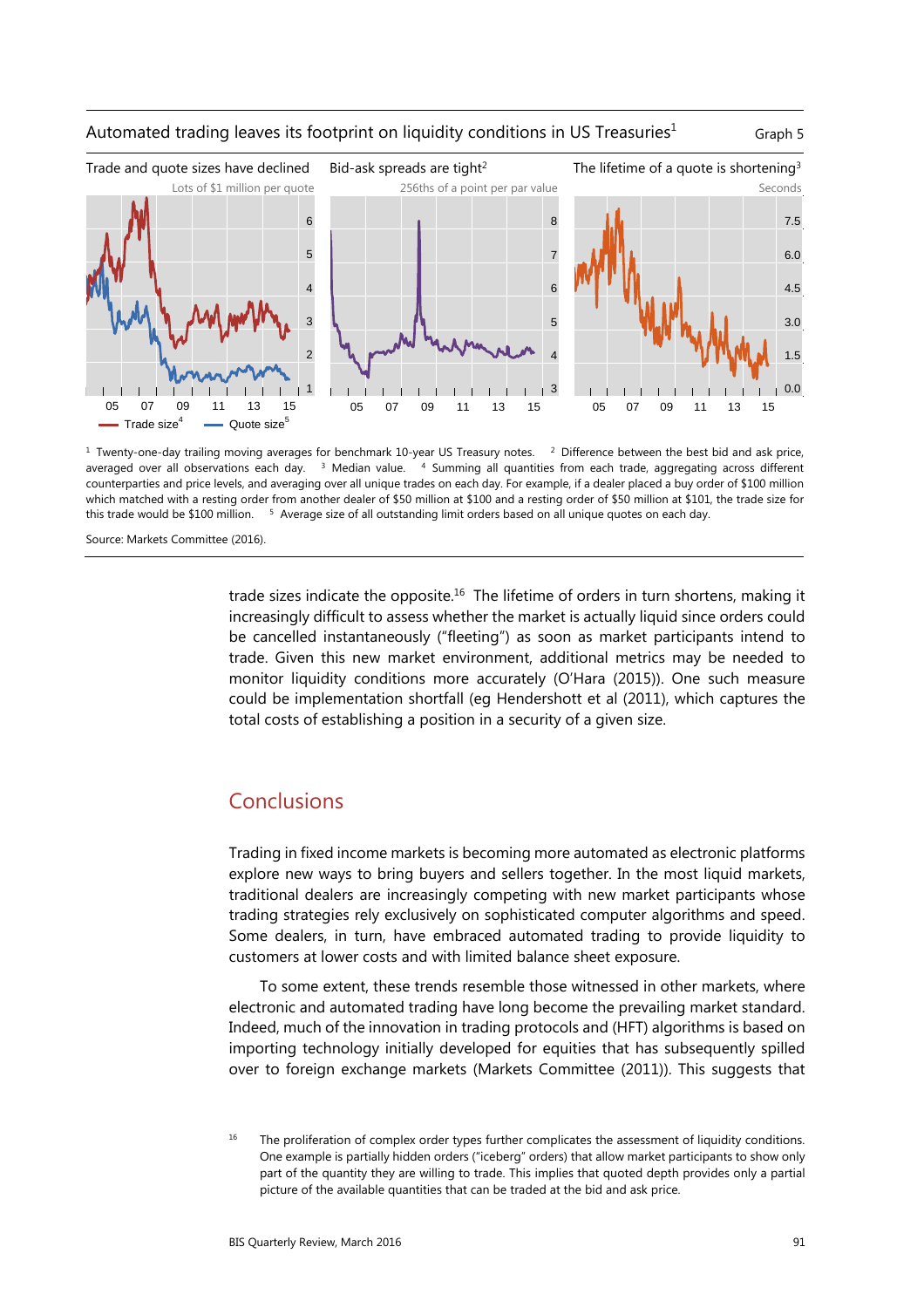many of the market implications – and the associated policy challenges – will increasingly shape trading in fixed income markets as well.

As discussed in Markets Committee (2016) and CGFS (2016), there are several areas that may warrant further policy attention. First, the impact of electronic trading needs to be appropriately monitored. The above discussion highlights how standard liquidity metrics need to be supplemented by alternative measures to reflect the changes in liquidity provision. Second, more research is needed to inform policymakers about the impact of automated trading on market quality and how to address any associated market failures. Third, with trading activity increasingly gravitating towards platforms, ensuring their robustness as well as their capacity to deal with market stress becomes a key financial stability issue. With dealers closing down traditional trading desks ("hanging up their phones"), while their e-trading desk algorithms connect to an expanding set of multilateral platforms, the fallback option of returning to voice trading may no longer be viable. Finally, regulation and best practice guidelines need to adapt as markets evolve. This could include assessing the scope and capacity of existing supervision as well as the effectiveness of existing mechanisms to deal with market stress episodes.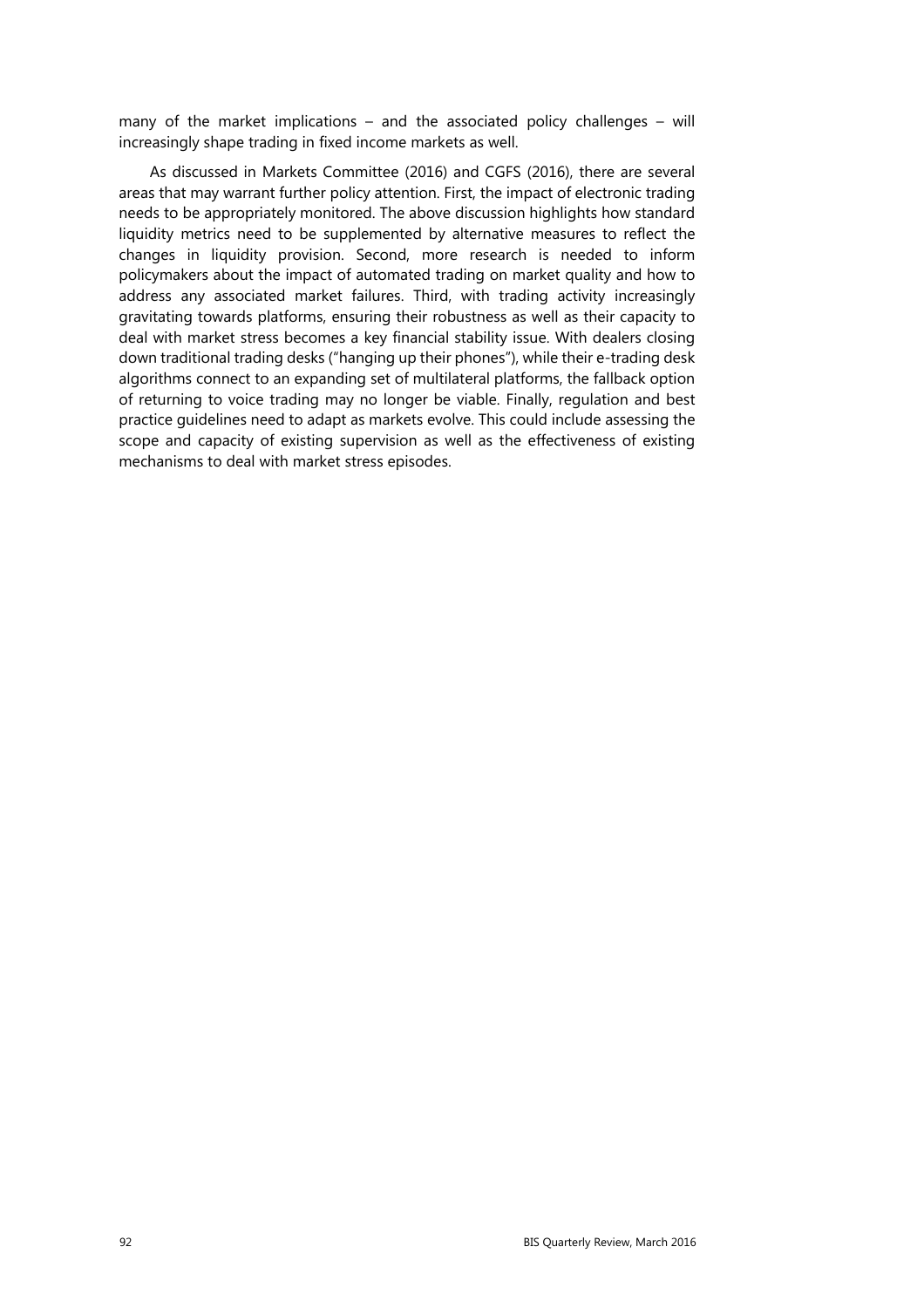## References

Adrian, T, M Fleming, J Goldberg, M Lewis, F Natalucci and J Wu (2013): "Dealer balance sheet capacity and market liquidity during the 2013 selloff in fixed-income markets", *Liberty Street Economics*, 16 October.

Bessembinder, H and W Maxwell (2008): "Markets: transparency and the corporate bond market", *Journal of Economic Perspectives*, vol 22, no 2, pp 217–34.

Biais, B and R Green (2007): "The microstructure of the bond market in the 20th century", Carnegie Mellon University working paper, August.

Borio, C (2004): "[Market distress and vanishing liquidity: anatomy and policy options"](http://www.bis.org/publ/work158.htm), *BIS Working Papers*, no 158, July.

Brogaard, J, C Garriott and A Pomeranets (2014): "High frequency trading competition", *Bank of Canada Working Papers*, 2014-19.

Brogaard, J, T Hendershott and R Riordan (2014): "High frequency trading and price discovery", *Review of Financial Studies*, vol 27, no 8, pp 2267–306.

Chaboud, A, B Chiquoine, E Hjalmarsson and C Vega (2014): "Rise of the machines: algorithmic trading in the foreign exchange market", *Journal of Finance*, vol 69, pp 2045–84.

Committee on the Global Financial System (1999): ["Market liquidity: research findings](http://www.bis.org/publ/cgfs11.htm)  [and selected policy implications"](http://www.bis.org/publ/cgfs11.htm), *CGFS Papers*, no 11, May.

- (2014): "Market-making and proprietary trading: industry trends, drivers and [policy implications"](http://www.bis.org/publ/cgfs52.htm), *CGFS Papers*, no 52, November.

——— (2016): ["Fixed income market liquidity"](http://www.bis.org/publ/cgfs55.htm), *CGFS Papers*, no 55, January.

Duffie, D (2012): *Dark markets: asset pricing and information transmission in over-thecounter markets*, Princeton University Press.

Fender, I and U Lewrick (2015): "[Shifting tides – market liquidity and market-making](http://www.bis.org/publ/qtrpdf/r_qt1503i.htm)  [in fixed income instruments"](http://www.bis.org/publ/qtrpdf/r_qt1503i.htm), *BIS Quarterly Review*, March, pp 97–109.

Fleming, M, B Mizrach and G Nguyen (2014): "The microstructure of a US Treasury ETP: the BrokerTec platform", Federal Reserve Bank of New York, *Staff Reports*, no 381, May.

Greenwich Associates (2014): *European fixed income study*, July.

Hendershott, T, C Jones and A Menkveld (2011): "Does algorithmic trading improve liquidity?", *Journal of Finance*, vol 66, no 1, pp 1–33.

Hendershott, T and A Madhavan (2015): "Click or call? Auction versus search in the over-the-counter market", *Journal of Finance*, vol 70, pp 419–47.

Kyle, A (1985): "Continuous auctions and insider trading", *Econometrica*, vol 53, issue 6, November, pp 1315–36.

Markets Committee (2011): ["High-frequency trading in the foreign exchange market"](http://www.bis.org/publ/mktc05.htm), Bank for International Settlements, *Markets Committee Publications*, no 5, September.

 $-$  (2016): "[Electronic trading in fixed income markets"](http://www.bis.org/publ/mktc07.htm), Bank for International Settlements, *Markets Committee Publications*, no 7, January.

Menkveld, A (2013): "High-frequency trading and the new-market makers", *Journal of Financial Markets*, no 16, pp 712–40.